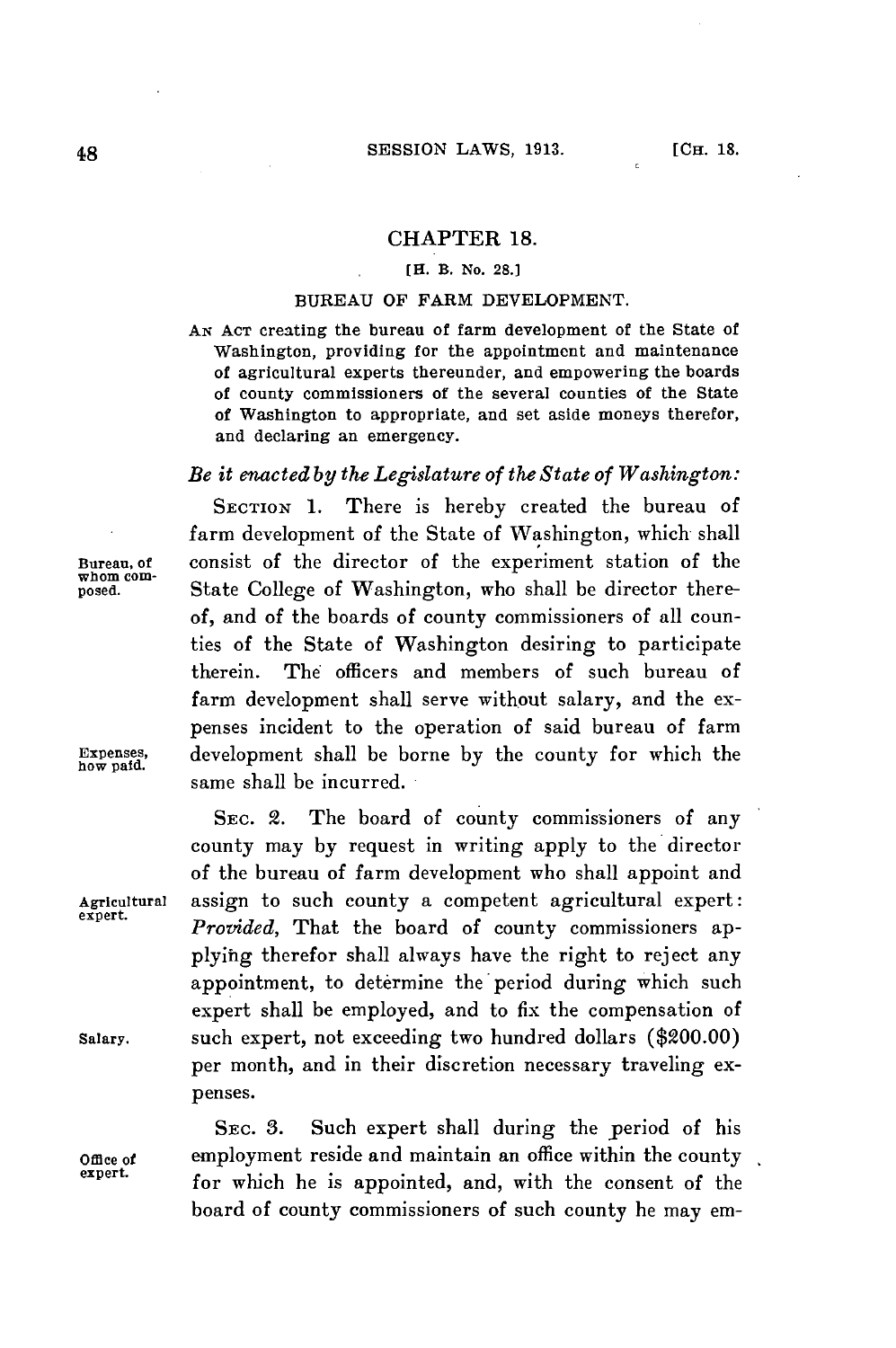ploy such assistance as may be required and purchase such books, equipment, apparatus, and material as may be required, which books, equipment, apparatus, and material shall become and remain the property of the county: *Provided,* That the expenses which may be incurred **by** the authority of this section shall never exceed the **sum Limitation on** expense. of twelve hundred dollars during any calendar year.

**SEC.** 4. Such experts shall give individual instruction **Duties of** and conduct experimental work with the object of improving the agricultural methods and conditions of their counties, and shall perform such other duties as may be required, subject to the general supervision and control of the director of the bureau of farm development: *Provided,* That the boards of county commissioners shall always have the right to cooperate with the department of agri- Cooperate culture of the United States in the appointment, main-  $\frac{w_{11}}{Agt1}$  of tenance, and work of such experts; and in such event, the director of the bureau of farm development shall appoint for the county exercising the privilege herein granted such person as said department of agriculture may recommend, and said expert shall then be subject to the general supervision and control of said department of agriculture, and said department of agriculture shall defray such portion as may be agreed upon of the salary, office expenses, and other expenses incurred **by** such expert.

**SEC. 5.** For the purpose of fully and effectively carrying out the object and provisions of this act, the board of county commissioners participating herein of the several counties of the State of Washington are hereby empowered to levy, appropriate, and set aside such sum of  $_{\text{for}}^{\text{Tax } \text{key}}$  **for bureau** money as may be necessary, not exceeding three thousand and six hundred dollars for any calendar year; and in the event of a failure from any cause to levy and appropriate such fund, and until the next annual tax levy, said boards of county commissioners are empowered to set aside such fund from the county current expense fund.

**SEC. 6.** This act is necessary for the immediate **Emergency.**

**expert.**